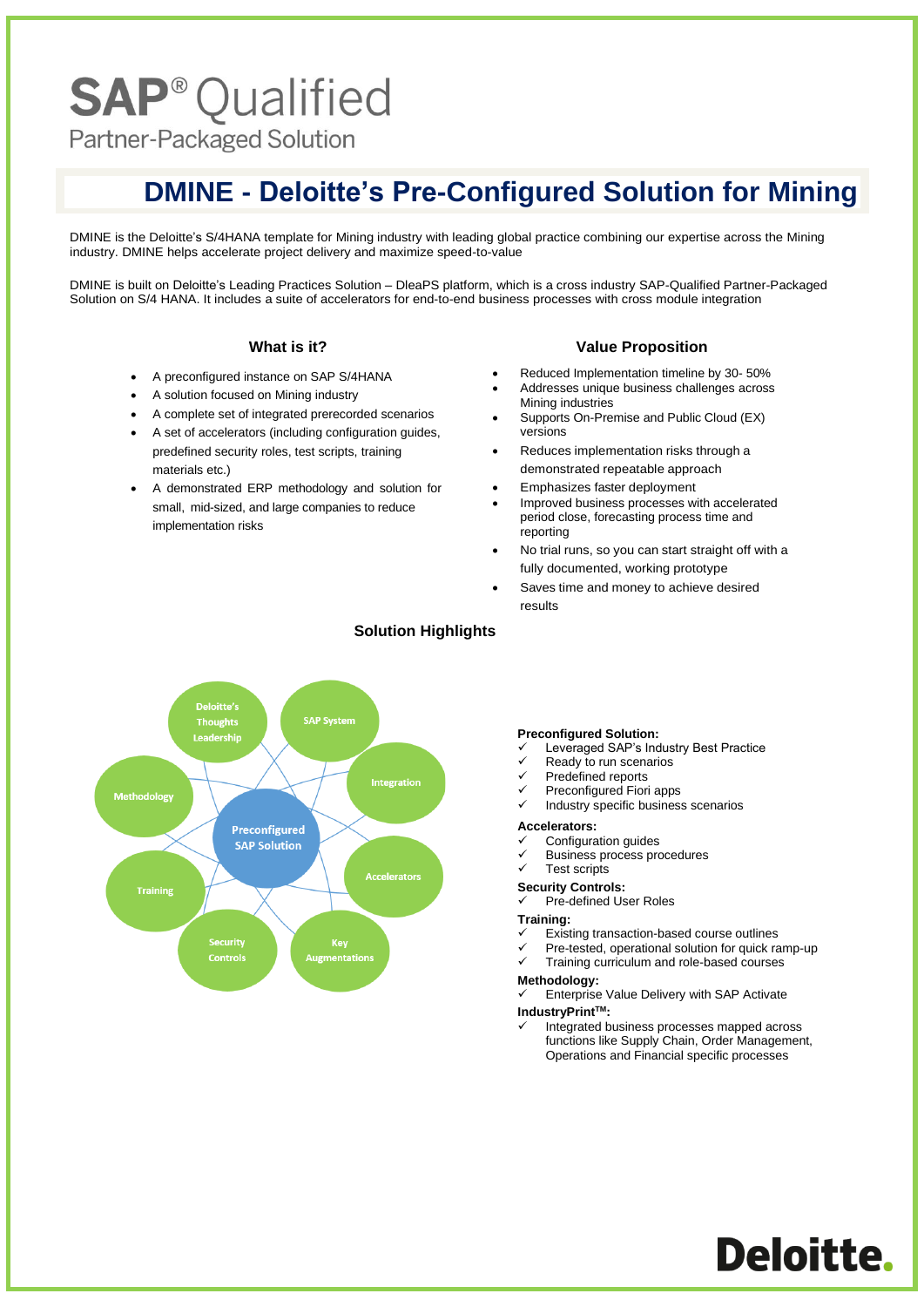#### **Business Processes and Functionality**

The following SAP best practices and scope items for SAP S/4HANA were activated in this solution. These best practices helped accelerate and simplify the adoption of our S/4HANA, 1909 On-Premise edition by providing faster time to value, preconfigured content for core business processes along with a role-specific, responsive, and a simple user experience

| <b>Finance</b>                                                                                                                                                                                                                                                                                                                                                                                                                                                                                                                                                                                                                             | Manufacturing                                                                                                                                                                                                                                                                                                                                                                                                                                                                                                                                                                                                                                                                                                         | <b>Sales</b>                                                                                                                                                                                                                                                                                                                                                                                                                                                                                                                                                                                                                                                                                                                                                                                                                                                              | Sourcing &<br>procurement                                                                                                                                                                                                                                                                                                                                                                                                                                         | <b>Supply Chain</b>                                                                                                                                                                                                                                                                                                                                                                                                                                                                                                                                                                                                                                                                                                                                                                                                                                                                                                                                                                                                         |
|--------------------------------------------------------------------------------------------------------------------------------------------------------------------------------------------------------------------------------------------------------------------------------------------------------------------------------------------------------------------------------------------------------------------------------------------------------------------------------------------------------------------------------------------------------------------------------------------------------------------------------------------|-----------------------------------------------------------------------------------------------------------------------------------------------------------------------------------------------------------------------------------------------------------------------------------------------------------------------------------------------------------------------------------------------------------------------------------------------------------------------------------------------------------------------------------------------------------------------------------------------------------------------------------------------------------------------------------------------------------------------|---------------------------------------------------------------------------------------------------------------------------------------------------------------------------------------------------------------------------------------------------------------------------------------------------------------------------------------------------------------------------------------------------------------------------------------------------------------------------------------------------------------------------------------------------------------------------------------------------------------------------------------------------------------------------------------------------------------------------------------------------------------------------------------------------------------------------------------------------------------------------|-------------------------------------------------------------------------------------------------------------------------------------------------------------------------------------------------------------------------------------------------------------------------------------------------------------------------------------------------------------------------------------------------------------------------------------------------------------------|-----------------------------------------------------------------------------------------------------------------------------------------------------------------------------------------------------------------------------------------------------------------------------------------------------------------------------------------------------------------------------------------------------------------------------------------------------------------------------------------------------------------------------------------------------------------------------------------------------------------------------------------------------------------------------------------------------------------------------------------------------------------------------------------------------------------------------------------------------------------------------------------------------------------------------------------------------------------------------------------------------------------------------|
| • Credit Management<br>(BD6)<br>• Accounting and<br>Financial Close (J58)<br><b>Accounts Receivable</b><br>(J59)<br>• Accounts Payable<br>$($ J60)<br>• Bank Account<br>Management (J77)<br>• Cash Daily Operation<br>(J78)<br>• Asset Accounting<br>(J62)<br>• Profitability and Cost<br>Analysis (J55)<br>General Cost Center<br>Planning (BEX)<br>• Internal Order<br>Planning (BEU)<br>• Overhead Cost<br>Accounting (J54)<br>• Internal Order Actual<br>(BEV)<br>• Revenue Planning<br>(BEA)<br>• Standard Cost<br>Calculation (BEG)<br>• Plant-Period-End<br>Closing (BEI)<br>• Inventory Valuation<br>for Year-End Closing<br>(BEJ) | • Material<br>Requirements<br>Planning (J44)<br>• Make-to-Stock -<br><b>Process</b><br><b>Manufacturing Based</b><br>on Process Order<br>(BJ8)<br>• Repetitive<br>Manufacturing (BJH)<br>• Make-to-Stock with<br>Co- and By-Products<br>- Process<br>Manufacturing (3L7)<br>• Production Capacity<br>Leveling (3LQ)<br>• Quality Management<br>in Discrete<br>Manufacturing (1E1)<br>• Production<br>Subcontracting -<br><b>External Processing</b><br>(BJK)<br>• Rework Processing-<br>Stock-Manufactured<br>Material (BJN)<br>· Rework Processing-<br>Work-in-Process<br>(BJQ)<br>• Make-to-Stock<br>Production-Discrete<br>Industry (BJ5)<br>• Make-to-Order<br><b>Production - Process</b><br>Manufacturing (3OK) | • Sell from Stock (25C)<br>• Sales Contract<br>Management (25Q)<br>• Consignment Sales<br>(2H6)<br>• Intercompany Sales<br>Order Processing -<br>Domestic (32U)<br>• Third party with<br>subcontracting (2H8)<br>• Sales Processing<br>using Third-Party<br>without Shipping<br>Notification (35H)<br>• Customer Returns<br>(251)<br>• Free of Charge<br>Delivery (25E)<br>• Debit Memo<br>Processing (25K)<br>• Credit Memo<br>Processing (25M)<br>• Samples Processing<br>(917)<br>• Sales Order<br>Processing (incl. PoD<br>and CoA) (921)<br>· Sales Order Entry<br>with One Time<br>Customer (35J)<br>• Sales Rebate<br>Processing (35K)<br>• Advanced Available-<br>to-Promise<br>Processing (35M)<br>• SAP Fiori Analytical<br>Apps for Sales (35P)<br>• Accelerated<br><b>Customer Returns</b><br>(BKP)<br>· Sales Order Entry<br>with One Time<br>Customer (BDH) | • Procurement<br>Contract (24T)<br>• Procurement of<br>Direct Materials (24X)<br>· Subcontracting<br>(External) (918)<br>• Requisitioning (225)<br>• Procurement of<br>Services (32Q)<br>• Intercompany Stock<br>Transfers (32S)<br>· Scheduling<br>Agreements in<br>Procurement for<br>Consigned and Stock<br>Material (24V)<br>• Consumable<br>Purchasing (24R)<br>· Supplier Evaluation<br>and Performance<br>Monitoring (SL4)<br>• Request for Price<br>(1XF) | • Return to Supplier<br>(BMK)<br>• Scrapping in<br>Warehouse (1G0)<br>• Physical Inventory in<br>Warehouse (1FW)<br>• Basic Warehouse<br><b>Outbound Processing</b><br>to Customer (1G2)<br>• IBP for sales and<br>operations - demand<br>review (2BQ)<br>• IBP for sales and<br>operations - supply<br>review - heuristic<br>(2BS)<br>• IBP for sales and<br>operations - forecast<br>error calculation and<br>analysis (2C4)<br>• IBP - Time-series<br>based inbound<br>integration with SAP<br>S/4HANA (3OF)<br>• IBP - Integration of<br>Planned Independent<br>Requirements(4NO)<br>• Corrective<br>Maintenance(BH1)<br>• Emergency<br>Maintenance(BH2)<br>• Preventive<br>Maintenance(BJ2)<br>• Basic Warehouse<br>Inbound Processing<br>from Supplier with<br><b>Quality Management</b><br>(1V9)<br>• Production<br>Integration -<br>Component<br>Consumption and<br>Receipt in<br>Warehouse (1VB)<br>• Warehouse Inbound<br>Processing from<br>Supplier with Batch<br>Management (1V5)<br>· Subcontracting<br>(BMY) |

#### **Enabled Functionality**

| <b>Thread</b>                            | <b>Business processes</b>                                                                                                                                                                       |
|------------------------------------------|-------------------------------------------------------------------------------------------------------------------------------------------------------------------------------------------------|
| Unique features                          | Industry specific unique features                                                                                                                                                               |
| Cross functions                          | Master data maintenance<br>Profit center and cost center                                                                                                                                        |
|                                          | Customer and vendor, General ledger account<br>Number ranges                                                                                                                                    |
| General ledger/month-end/<br>Controlling | Financial entries to general ledger<br>Automatic journal upload<br>Currency revaluation/translation<br>Month-end close<br>Incoming payments<br>Product costing<br>Financial Statement reporting |

## **Deloitte.**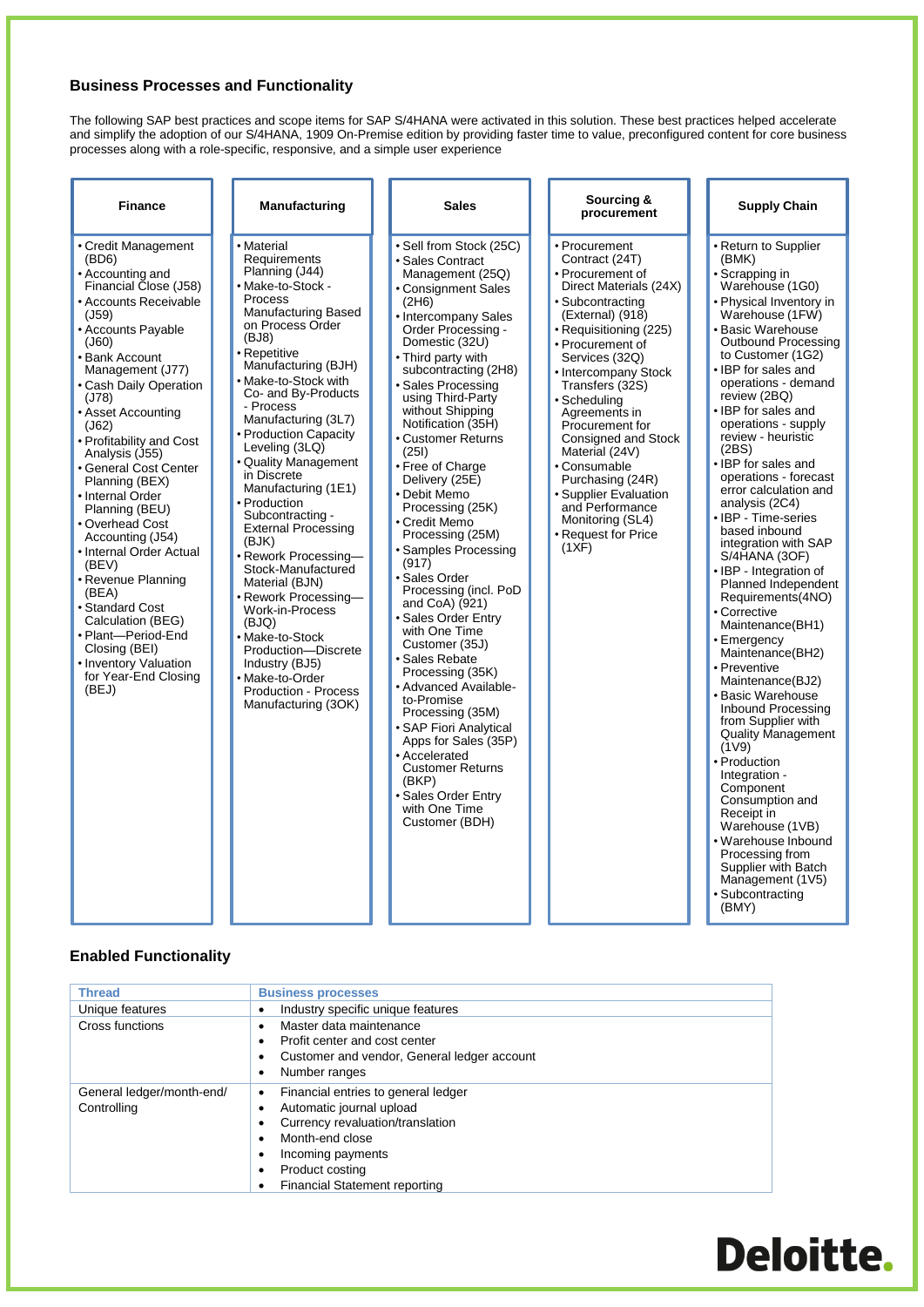| Supply chain management &<br>Operations | Procure materials and services<br>$\bullet$<br><b>Supplier Evaluation</b><br>$\bullet$<br>Purchase order approval mobile app<br>٠<br>Procurement of asset<br>$\bullet$<br>Monitor and manage supplier contract<br>٠<br><b>Request for Quotation</b><br>$\bullet$<br>Manage subcontracting and consignment stock<br>$\bullet$<br>Manage customer inventory<br>$\bullet$<br>Accounts payable<br>$\bullet$<br>Non-PO invoice management<br>$\bullet$<br>Procurement invoice approval mobile app<br>٠<br>Toller process<br>$\bullet$<br>Optimal Planning & Scheduling with Capacity Checks<br>$\bullet$<br>Sales and Operations Planning with Inventory Optimization<br>$\bullet$<br><b>Process Order Execution</b><br>$\bullet$<br>Warehouse Inbound Processing with/without Quality Management<br>$\bullet$<br>Warehouse Outbound Processing with/without Quality Management<br>$\bullet$<br><b>Batch and Serial Management</b><br>$\bullet$<br>Physical Inventory and cycle counting<br>$\bullet$<br>Stock handling, transfer and disposition (Scrapping)<br>$\bullet$<br>Issue to Production Order/Process Orders and Receipt of Finished/Refurbished stock<br>$\bullet$<br>into inventory<br>Coal Blending<br>$\bullet$<br><b>Coal Mining</b><br>$\bullet$ |
|-----------------------------------------|-------------------------------------------------------------------------------------------------------------------------------------------------------------------------------------------------------------------------------------------------------------------------------------------------------------------------------------------------------------------------------------------------------------------------------------------------------------------------------------------------------------------------------------------------------------------------------------------------------------------------------------------------------------------------------------------------------------------------------------------------------------------------------------------------------------------------------------------------------------------------------------------------------------------------------------------------------------------------------------------------------------------------------------------------------------------------------------------------------------------------------------------------------------------------------------------------------------------------------------------------------------|
| Project and assets                      | Approval for Expenditure (AFE) estimation and approval<br>$\bullet$<br>Project planning and budgeting and execution<br>$\bullet$<br>Project accounting (Plan versus Budget versus Actuals, Asset capitalization, closing)<br>$\bullet$<br>Asset life cycle management<br>$\bullet$                                                                                                                                                                                                                                                                                                                                                                                                                                                                                                                                                                                                                                                                                                                                                                                                                                                                                                                                                                          |
| Sales/order to<br>cash/customer         | Sell products and services<br>$\bullet$<br><b>Advanced ATP Check</b><br>$\bullet$<br>Pricing<br>٠<br>Rebate processing<br>$\bullet$<br>Order fulfillment<br>$\bullet$<br>Order billing<br>$\bullet$<br>Transportation management<br>$\bullet$                                                                                                                                                                                                                                                                                                                                                                                                                                                                                                                                                                                                                                                                                                                                                                                                                                                                                                                                                                                                               |
| Plant maintenance                       | Equipment/facilities maintenance planning and execution<br>$\bullet$<br>Corrective/Breakdown Maintenance<br>$\bullet$<br>Rotable Management<br>$\bullet$<br><b>Fleet Management</b><br>$\bullet$<br>Shutdown Management<br>$\bullet$<br>Root cause analysis<br>$\bullet$                                                                                                                                                                                                                                                                                                                                                                                                                                                                                                                                                                                                                                                                                                                                                                                                                                                                                                                                                                                    |

#### **Available Offerings**

| <b>Offering</b>                                                          | <b>Estimated Professional Fees (USD)</b>                                          | <b>Time to Implement</b> |
|--------------------------------------------------------------------------|-----------------------------------------------------------------------------------|--------------------------|
| Green Field with core functionality -<br>S/4HANA Baseline                | To be provided as needed based on<br>Scope, Geography and Size of the<br>business | 6-9 months               |
| Medium complexity with customization -<br>S/4HANA Baseline               | To be provided as needed based on<br>Scope, Geography and Size of the<br>business | $9-12$ months            |
| High complexity with customization $-$<br>Enhanced S/4HANA functionality | To be provided as needed based on<br>Scope, Geography and Size of the<br>business | 18-24 months             |

#### **Why Deloitte?**

Designated by SAP as a Global SAP Services Partner, Deloitte has been on the forefront of assisting companies around the world in implementing SAP solutions. With strength in leading both the delivery and change-management aspects of an SAP implementation, Deloitte is uniquely positioned to help companies in their efforts to attain profitable growth and supply chain integration. Our close collaboration with SAP also means we know how to deliver effective business solutions with customer concerns at the forefront. With access to more than